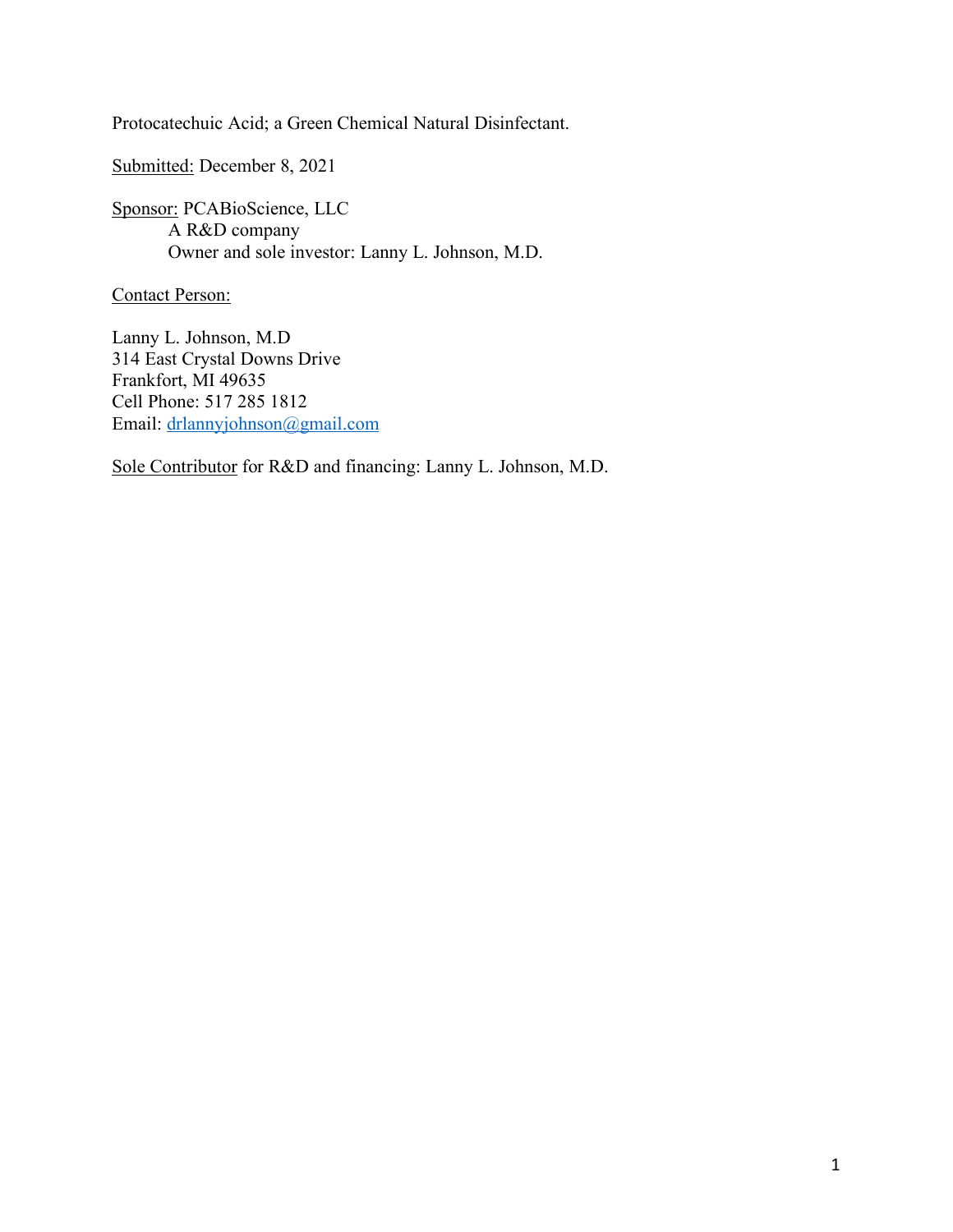**Title:** Protocatechuic Acid; a Green Chemical Natural Disinfectant.

Eligibility criteria is met for the **Small business Award.** 

**Focus Area 3: Design of greener chemicals**. Protocatechuic acid (PCA) is a green chemical reagent, presently categorized as **biocide by EPA**. PCA is native to the ecosystem, everywhere in nature; soil, water ways, all plants, fruit and vegetables. PCA is common to the human diet. The bacteria in the human bowel manufacture a small amount daily.

**Most recent Milestones** are the critical discoveries resulting in US patents as a broad spectrum antibacterial, a biofilm destroyer for MRSA and Pseudomonas and recently the discovery of COVID19 anti-viral properties of PCA. The work is original and novel as evidenced by two of the multiple US patents related to PCA.

10,004,705 7/26/2018. *This patent included the metabolites of protocatechuic acid and 2,4,6 trihydroxybenzaldehyde for the destruction of biofilms of MRSA and Pseudomonas on metal, cloth and ceramic.* 10,959,969 3/30/2021. **The treatment of COVID19 with protocatechuic acid**. *This patent is for treating the patient; oral, intravenous, injection, etc. We cannot say this without some clinical study.* 

**Publication:** *Jalali, Omid; Best, Molly; Wong, Alison; Schaeffer, Brett; Bauer, Brendon; Johnson, Lanny. Protocatechuic Acid as a Topical Antimicrobial for Surgical Skin Antisepsis. Preclinical Investigations. JBJS Open Access: July-September 2020 - Volume 5 - Issue 3 - p e19.00079 doi: 10.2106/JBJS.OA.19.00079.*

*Jalali, Omid; Best, Molly; Wong, Alison; Schaeffer, Brett; Bauer, Brendon; Johnson, Lanny. Reduced Bacterial Burden of the Skin Surrounding the Shoulder Joint Following Topical Protocatechuic Acid Application Results of a Pilot Study. JBJS Open Access d 2020:e19.00078.<http://dx.doi.org/10.2106/JBJS.OA.19.00078>*

**The US Component:** The inventor is an US citizen. All the research was performed at independent contract laboratories in USA. The assembly of the commercial product is in all independent contact USA GMP facilities.

## **Abstract:**

PCA is a candidate for the Green Chemistry Challenge as a disinfectant for hard surface fomites in any and all facilities; i.e. medical, transportation, hospitality and military. PCA is a small molecule, a biocide by EPA designation.

PCA in this clinical application is intended to replace short acting disinfectants and those having any potentially toxicity; i.e. triclosan or quaternary ammoniums. PCA is safe by every measure. PCA is natural and found throughout the environment; soil, plants, trees, rivers and lakes, fruits and vegetables. It is common to the human diet. It has been designated at Generally Recognized As Safe (G.R.A.S.) by FDA as a food flavoring. PCA's human pharmacokinetics and pharmacodynamic are known. PCA is non-toxic, non-allergenic and non-mutagenic. PCA is non-inflammable and has no fumes.

The implementation is eminent, awaiting EPA approval. The raw material is available in 1000 kilogram quantities. Quality control verification is made at independent laboratories. There are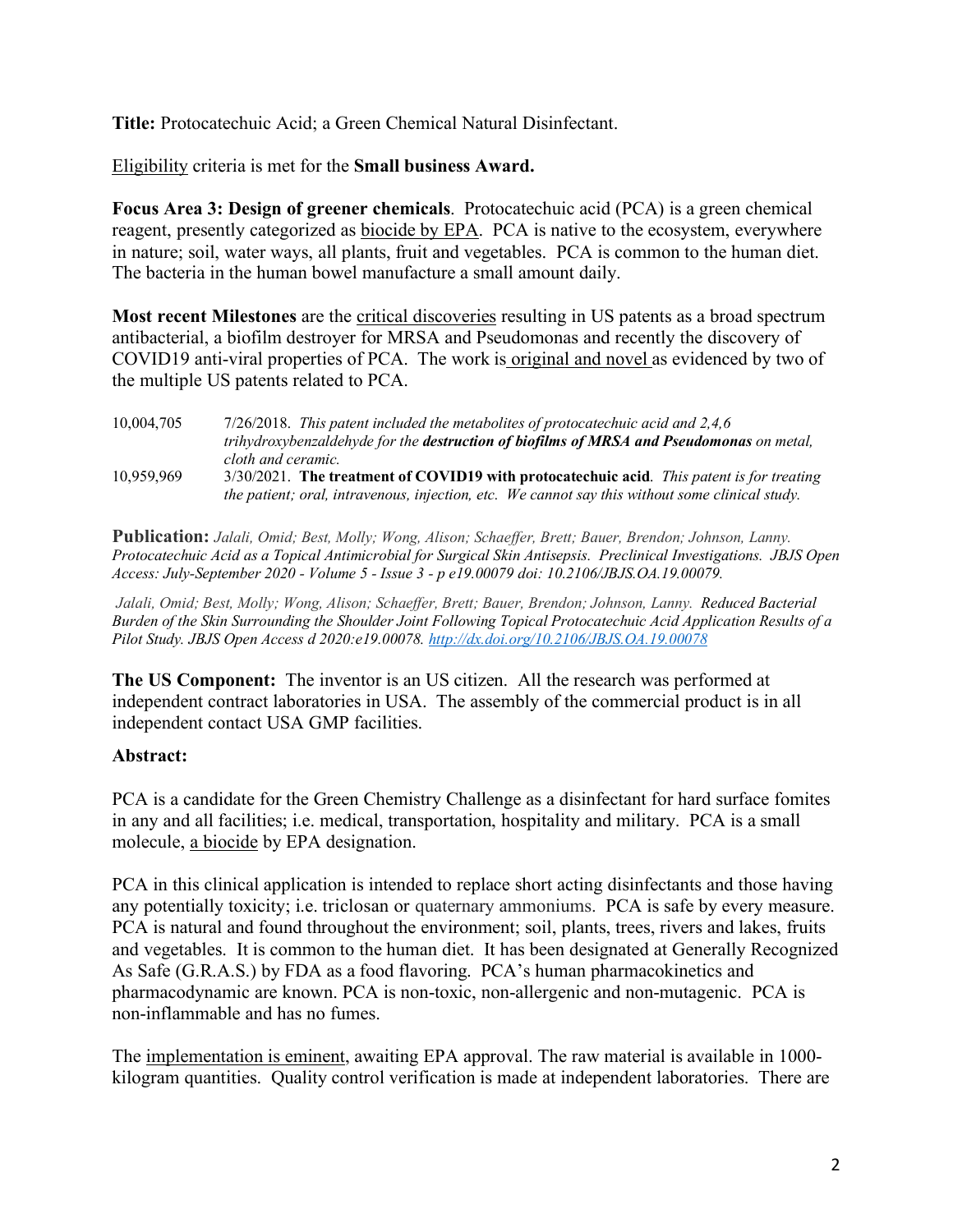multiple manufacturing facilities in USA. Distribution channels are in place. There is a known ready market waiting purchase.

The quantitative benefit to the environment of this alternative natural reagent is not easily calculated. However, the PCA substitution would eliminate the use of any and all disinfectants with toxins; *i.e.* triclosan or quaternary ammoniums.

In practice, PCA is easily soluble in a water (up to 1.24 %) or in an alcohol (up to 25%) for delivery. As low as 0.25% will invisibly coat glass surfaces. A 1% solution is most common for most applications. Higher concentrations may be used on ventilation filters for removing aerosol bound virus. The delivery method of PCA may be varied; i.e. spray or wipe.

Upon delivery to a hard surface, the vehicle evaporates leaving an invisible, uniform, confluent, enduring miniscule anti-microbial barrier coating of PCA crystals physically adhered to the fomite surface.



*For illustration purposes, excess concentrated PCA coating was purposely applied to a filing cabinet. At two years, the crystals were scraped with the fingernail. Note the 2x4 mm area, not to scale and pile of crystals to the right.*

The dry PCA crystal has a unique physical structure. Unlike salt, zinc and some antibiotics that are rhomboid and smooth surfaced, PCA crystal has sharp spear like projections.



*10X photomicrograph of PCA sharp crystals under polarized light.*

Mode of Action: The microbe body is physically disrupted upon contact with PCA's sharp crystalline protrusions coating on the fomite. This duration is known effective at 48 hours with MRSA and Pseudomonas biofilms and at 24 hours for SARSCoV2 virus.

PCA if ever discharged, the amounts would be small. No necessity for additional water and being native to the environment, will not add pollution.

PCA's potential toxicity to the waste water is unlikely due to minimal discharge from the fomite. Das, et al concern for low amounts of PCA being toxic is refuted by studies showing same amounts to be anti-bacterial and causing accelerated healing of mammalian wounds. The use of PCA will not produce any carbon dioxide nor require any extra use of energy.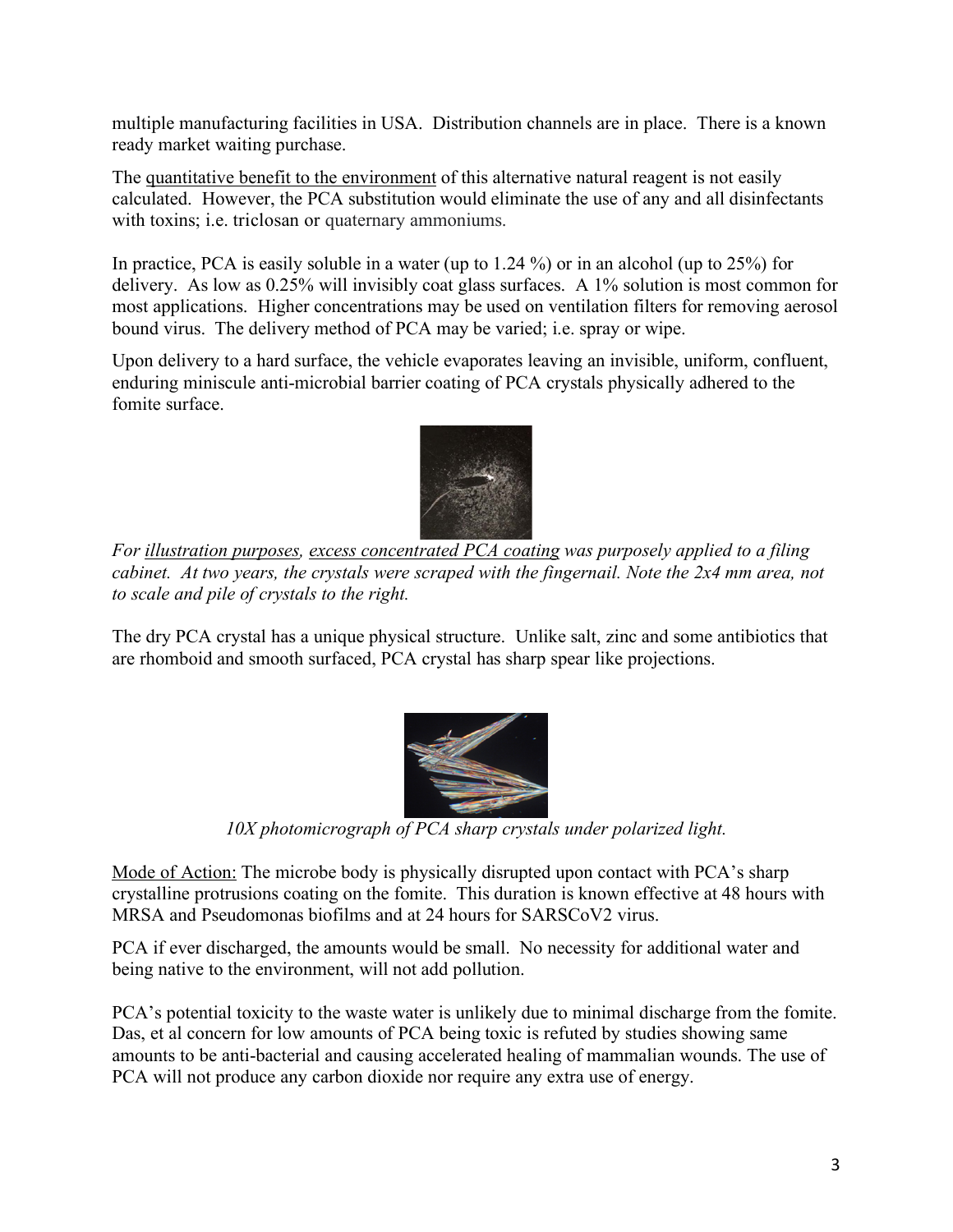## **Scope of the program**

The use of protocatechuic acid (PCA) crystalline coating of hard surfaces in facilities is a safe and effective method to disinfect bacterial and viral pathogens.

Broad Spectrum Antibiotic: In vitro evidence that PCA is a broad-spectrum antibiotic was determined by the Kirby-Bauer disc diffusion method. US patent 9,498,413.

Biofilm Destroyer: The biofilm destroying properties of PCA for MRSA and Pseudomonas was a 99.999% kill over a 48 period of continuous flow of live biofilms over metal and cloth coated with PCA crystals via the by ASTM E-2647 Drip Flow Biofilm Reactor method. US patent 10,004,705.

Anti-Viral: The anti-viral supporting evidence was by in vitro laboratory testing that replicates the intended clinical use method. The articles of metal, plastic and material from N95 mask were spray coated with PCA in liquid vehicle. Upon evaporation, the residual dry PCA crystalline coating was subject to SARS CoV2 virus droplet contact. The results were 90%+ inactivation of the virus at 10 and 60 minutes as well as 24 hours after application. US patent 10, 959, 969.

Dose Dispersion: The dose of PCA is small, dispersed widely over the fomites in a facility. The PCA so delivered adheres to the fomite with minimal discharge unless intentionally washed off. Even if used in multiple facilities in a given geographical location results in miniscule amounts discharged compared to that amount already throughout the environment. This application thereby eliminates introduction of hazardous substances and hazards to public health that may exist with toxic reagents presently in use; triclosan or quaternary ammoniums.

Chemical Nature: PCA is a small molecule, a benzoic acid 2,4 di-hydroxybenzaldehyde. The CAS number is 99 50 3.



PCA exists throughout nature and the addition of miniscule amounts by the proposed mitigation methods will not be a pollutant, but only add small amount to the existing PCA ecological presence.

PCA crystalline properties exist in dry or an aqueous vehicle thereby retaining the primary antimicrobial properties.

## **Realized Benefits and Drawbacks**

PCA is a known powerful anti-oxidant which is common to health and wellness. 10X more powerful than vitamin E.

PCA is known anti-inflammatory. Inflammation is common denominator of all disease.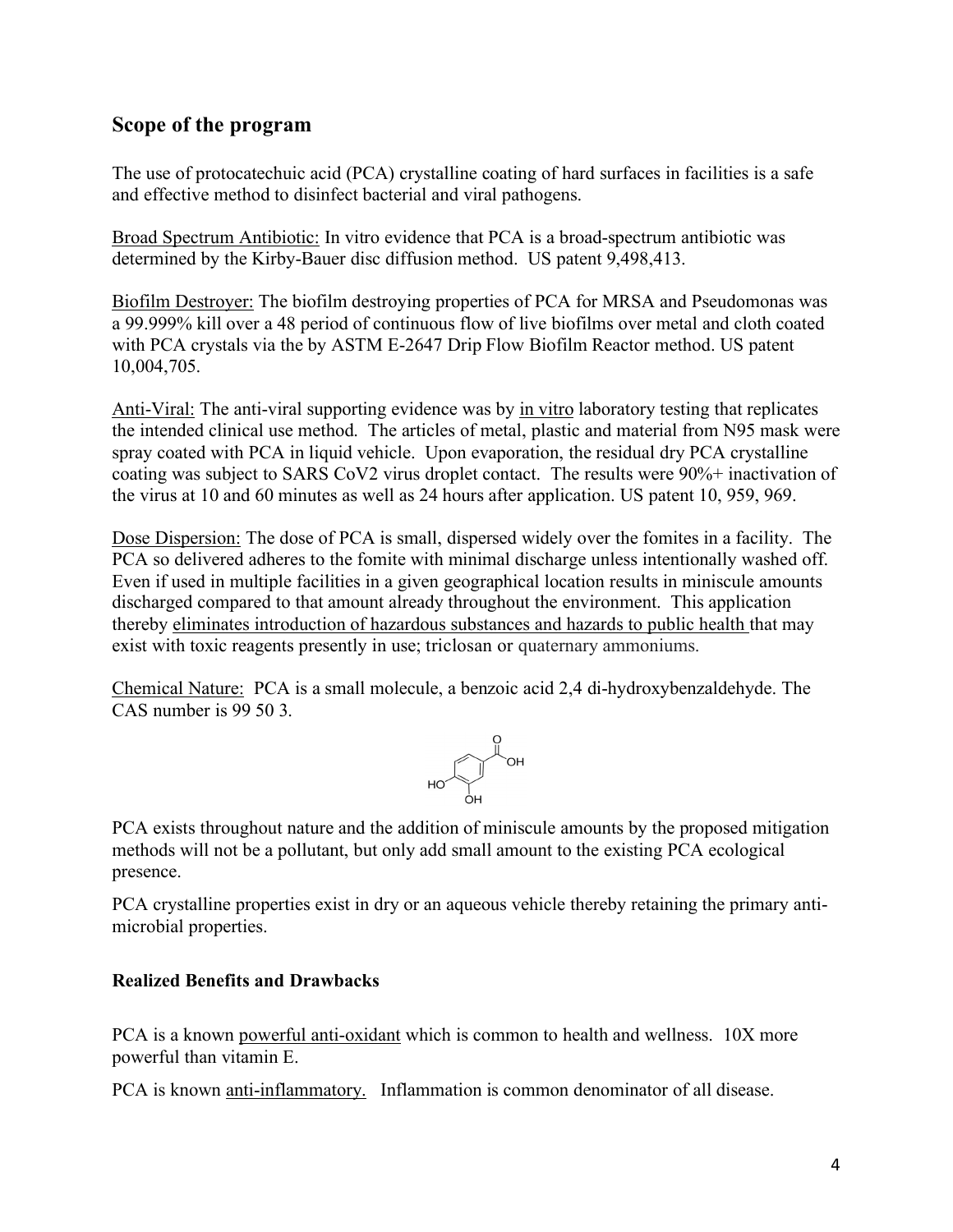Benefits: As show in the patents above, PCA is an anti-bacterial, biofilm destroying and antiviral for encoated virus; i.e. SARS-CoV-2 when applied to an article of hard or cloth surface.

Safety: PCA has been recognized as safe for ingestion by FDA as a food flavoring additive. PCA has an existing FDA G.R.A.S. designation as Generally Recognized As Safe. [http://www.ift.org/~/media/Food%20Technology/pdf/2009/06/0609feat\\_GRAS24text.pdf](http://www.ift.org/~/media/Food Technology/pdf/2009/06/0609feat_GRAS24text.pdf)

PCA is Common to the Human Diet: You can and do eat it. In fact, you consume it every day in your diet. PCA is ingested daily in various amounts and foods. The following is a list and amounts of PCA in common foods. <http://phenol-explorer.eu/contents/polyphenol/412>

The bacteria in the human bowl produce a small amount daily.

Human Health and Environmental Benefits: The proposed clinical application is one of disinfection of potential pathogens by spray, misting or wipe application to fomites; hard surfaces, rooms, facilities and clinical environments. After spraying a surface with alcohol and or a water vehicle containing small amounts of PCA and following evaporation an invisible residue of confluent PCA crystals on the surfaces as illustrated above.

Concerns: The potential inflammability is nil with the dry crystalline residue. The same with water. There is a temporary potential inflammability prior to rapid evaporation when alcohol is the vehicle.

Das, et al mentioned PCA in waste water is a potential concern. PCA's potential toxicity to the waste water was supported by in vitro studies by Babich, et al. Babich expressed concern for as little 5-25mM concentrations of PCA being toxic to human cells. This contention is countered by in vivo evidence of PCA's anti-bacterial properties and accelerated healing of mammalian wounds with 0.25 mM in a water vehicle. This evidence and the low discharge amount should remove this concern. The use of PCA will not produce any carbon dioxide nor require any extra use of energy.

Furthermore, PCA rapidly biodegrades, in as short a time as 24 hours. This is known in human metabolism and in tissue culture. Its fate in waste water is likely the same.

Pilot Plant Exists: The reagent PCA is available from many international sources. There are many US GMP plants available for manufacture into a commercial product. The following are used at the present time; Samson Pharma, City of Commerce, CA and QYK Brands, Garden Grove, CA and CoreChem of Knoxville, TN.

Manufacture: PCA is presently biochemically manufactured, thereby eliminating the trace metals found in previous production by extraction from plant material. Certificate of Analysis accompanies each production which is subsequently verified by independent laboratory for purity.

EPA application initiated in Jan 2020. Still under review.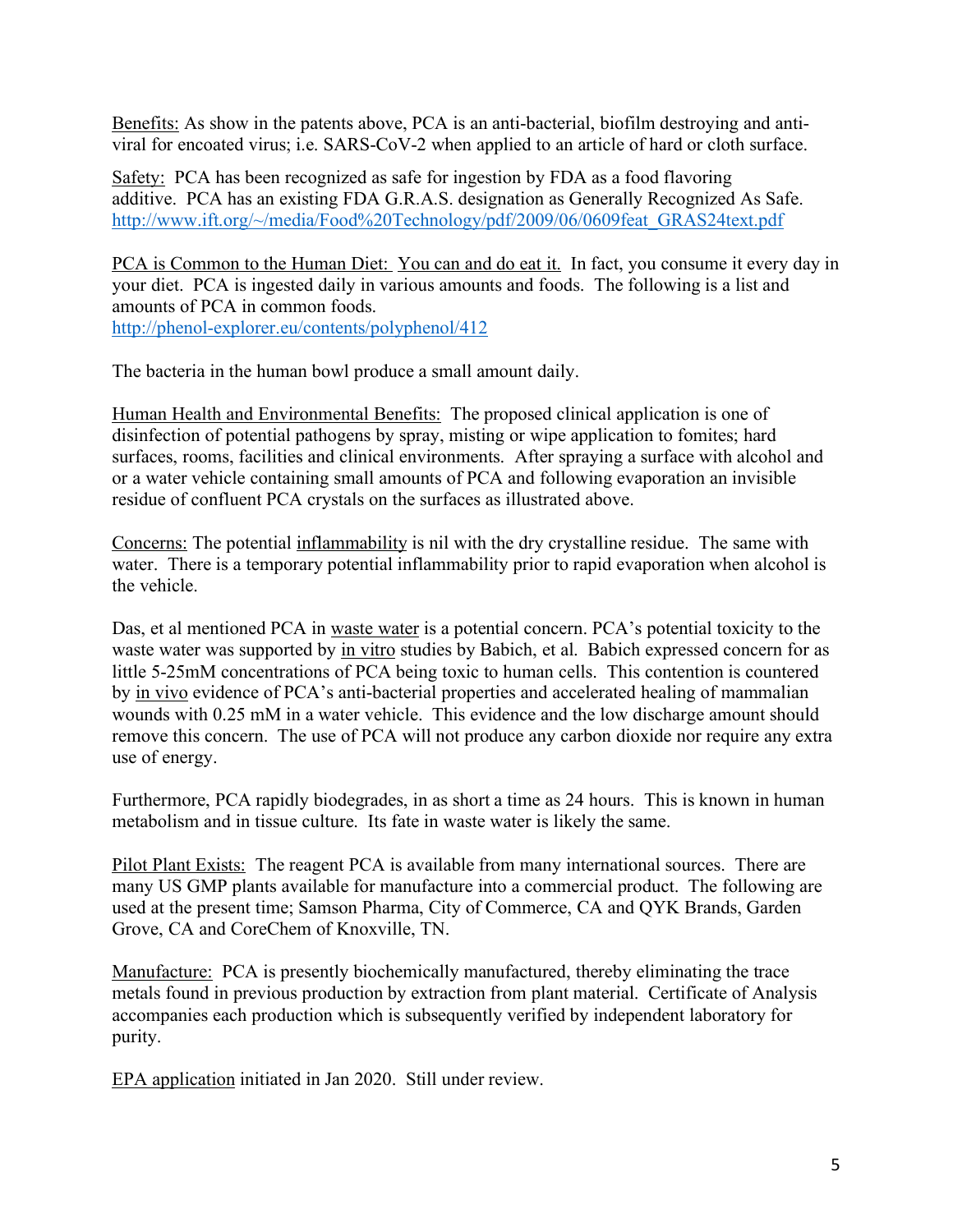**Technology Comparisons:** PCA is not found in other disinfectants. PCA is native to the environment. It is safe by any measure. PCA is non-toxic, non-allergenic and non-mutagenic. Although prices are rising due to shipping costs plus world-wide inflation the cost of goods for PCA is relatively low, such to be commercially viable and competitive with the existing market.

Performance has been established in vitro which in this case exactly replicates the clinical application; a PCA spray on hard surfaces of metal, plastic, and fabric. Positive results were for bacteria and SARS CoV2 virus, which incidentally is an encoated virus which is inactivated by PC physical disruption. The later had same results at two separate independent contract laboratories; MRIGlobal and Illinois Institute of Technology.

The broad application is assured by societal and humanitarian unmet need, the product availability and the small amounts of PCA released over time into the environment following disinfectant practices.

**Planned Commercialization:** Commercialization awaits an EPA application that was submitted 23 months prior to this writing. The reagent is available in 1000-kilogram quantities. The manufacturing facilities are in place.

Technology was launched under emergency use as sanitizer spray.

The Commercial Products: PCA is combined with distilled or sterile water in concentrations of 0.25-1.24% for most common applications. Note that 1.24% is maximum solubility in water. PCA may be combined with either 70% isopropyl alcohol or 60% ethanol in concentrations of 1% (varies from 0.25 up to 25% for selected specific applications).

Science and Innovation: The application is original, and determined novel as evidence by the multiple US patents. This is further evidenced by the US patent 10, 969, 959 was issued 7 month after submission of application, because no prior art. Publications at peer reviewed Journal of Bone and Joint Surgery exists for basic science and skin disinfectant. (see above). The mode of action is known.

Human Metabolism: The pharmacokinetics and pharmacodynamics are known; much already in medical literature.

Mode of action: The anti-bacteria and anti-viral modes of action are well known in the literature and by evidence supporting US patents.

Bacterial Mode of Action: Inhibitory mechanisms of PCA on bacteria growth are wide-ranging and include

- destabilizing the bacteria cytoplasmic membrane,
- altering the permeability of the bacteria plasma membrane,
- inhibiting extracellular microbial enzymes,
- directly altering microbial metabolism, and
- depriving microbes of substrates required for growth [1].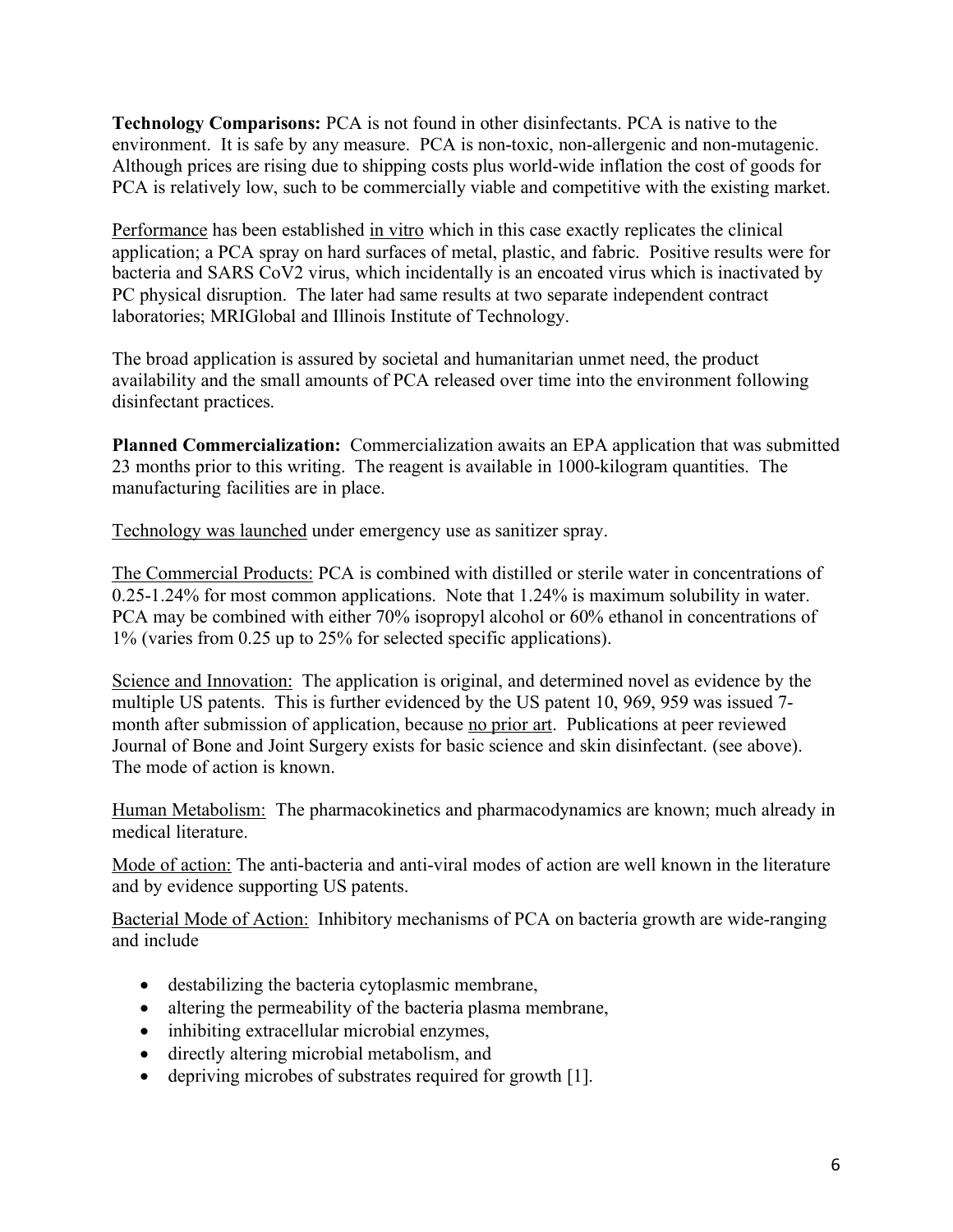Specifically, PCA can;

- change bacterial physicochemical surface properties. For example, ferulic acid has been shown to decrease hydrophobicity of Pseudomonas aeruginosa [2]. PA treatment can also
- alter bacterial polarity by changing bacteria surface electron acceptors on both grampositive (increased acceptor components) and gram-negative (decreased acceptor components) strains [2].
- It has been shown that as PA concentrations increase, the percentage of cell membrane damage significantly increases, as indicated by release of intracellular K+, with greater effects observed with gram-negative bacteria strains than with gram-positive bacteria strains [2]

*1: Dietrich, H.; Pour Nikfardjam, M.S. Influence of Phenolic Compounds and Tannins on Wine-Related Microorganisms. In Biology of Microorganisms on Grapes, in Must and in Wine; König, H., Unden, G., Fröhlich, J., Eds.; Springer International Publishing: Cham, Switzerland, 2017; pp. 421–454, ISBN 978-3-319-60021-5.* 

*2. Borges, A.; Ferreira, C.; Saavedra, M.J.; Simões, M. Antibacterial Activity and Mode of Action of Ferulic and Gallic Acids Against Pathogenic Bacteria. Microb. Drug Resist. 2013, 19, 256–265.*  Anti-Bacterial Duration of Action: The duration of action of PCA crystalline coated metal and polyester was a minimum of 48 hours with an unprecedented 99.999% destruction MRSA and Pseudomonas.

PCA'S Anti-Viral Mode of Action is the **Host Targeting Principle**:The PCA crystal by its inherent sharp physical structure (see above) physically disrupts the surface of the bacteria or an encapsulated virus upon contact. PCA therapeutic effect is initiated by physical disruption of the virus coating. This is in contrast to other non-physical biological methods for capsular disruption.

Importance of the physical disruption of the viral coating in Host Targeting: Jackman and Cho described the lipid coating as the "common denominator" of all enveloped viruses; a group that includes flaviviruses, alphaviruses, coronaviruses, filoviruses, retroviruses and more. No other shared feature exists broadly across all those diverse viruses, which is why he proposes hosttargeted antivirals might have greater potential as pandemic-preparedness tools.

*Jackman JA, Shi P-Y, Cho N-J. Targeting the Achilles Heel of Mosquito-Borne Viruses for Antiviral Therapy. ACS Infectious Diseases 2019 5 (1), 4-8DOI: 10.1021/acsinfecdis.8b00286* Following the physical disruption, the other antimicrobial properties of PCA become active.

The crystal structure of the reagent causes physical disruption of bacterial and viral coating resulting in bacteria death and viral inactivation.

**Biological Disruption:** The medical literature substantiates the following known antiviral properties are found in PCA. These take effect in addition to the physical disruption.

• low  $pH$ ;  $pKa$  of  $4.49$ .

*Dawson, R. M. C.; et al. (1959). Data for Biochemical Research. Oxford: Clarendon Press.*

- anti-protease
- anti-docking reagent or docking inhibitor.